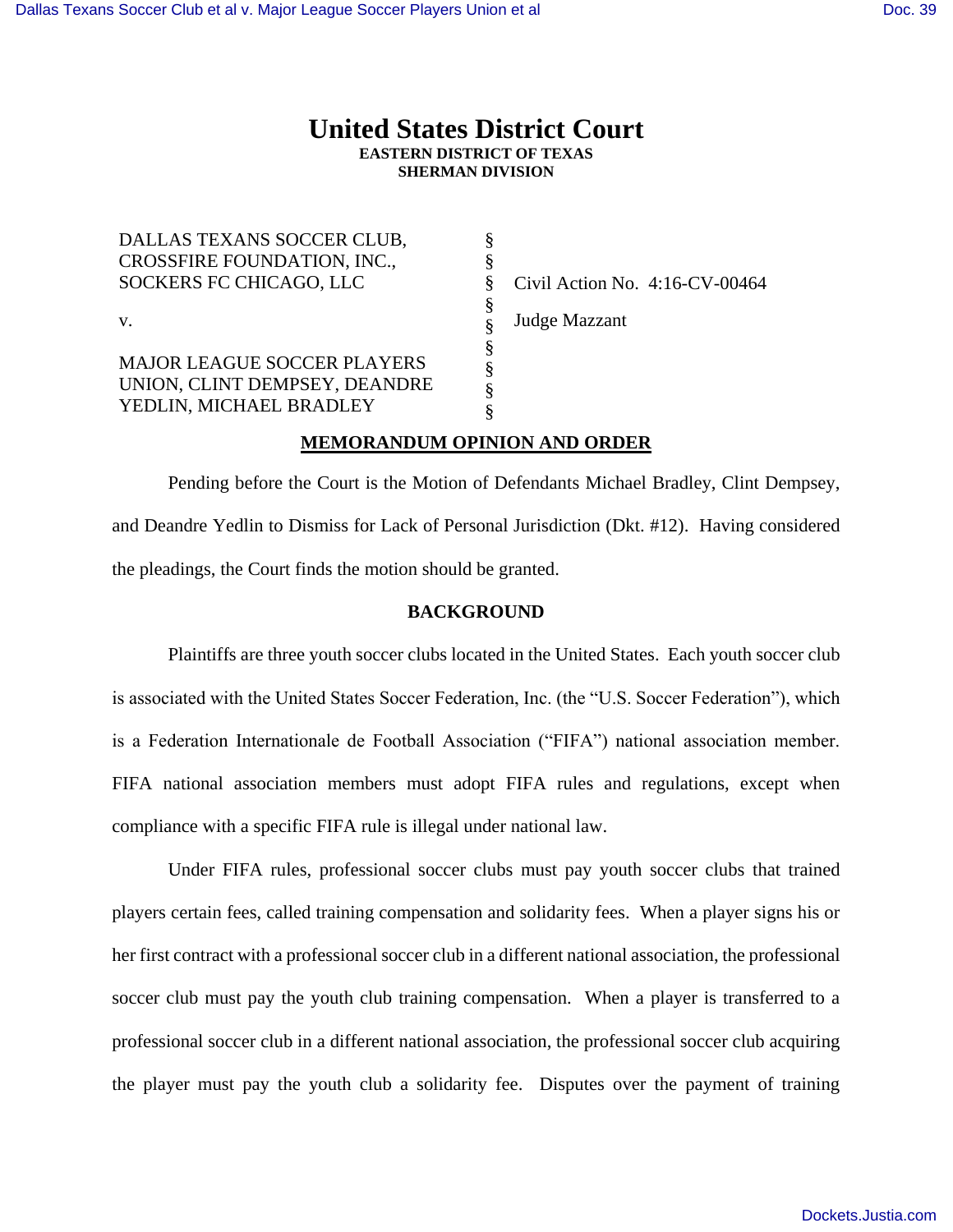compensation and solidarity fees are adjudicated by FIFA's Dispute Resolution Chamber in Zurich, Switzerland.

Plaintiffs initiated administrative proceedings before the Dispute Resolution Chamber seeking either training compensation or solidarity fees in connection with the signing or transfer of players Plaintiffs trained. Specifically, Plaintiff Dallas Texans Soccer Club (the "Dallas Texans") trained Defendant Clint Dempsey and is seeking a solidarity fee in connection with Dempsey's transfer to Major League Soccer, LLC from the Football Association of the United Kingdom. Plaintiff Crossfire Foundation Inc. ("Crossfire") trained Defendant Deandre Yedlin and is seeking a solidarity fee in connection with Yedlin's transfer to the Football Association of the United Kingdom from Major League Soccer, LLC. Plaintiff Sockers FC Chicago, LLC ("Sockers") trained Defendant Michael Bradley and is seeking a solidarity fee in connection with Bradley's transfer to Major League Soccer, LLC from the Italian Football Federation. Plaintiff Sockers also trained Eric Pothast and is seeking training compensation in connection with his signing with Angelholms FF of the Swedish Football Association.

Defendant Major League Soccer Players Union (the "Players Union") is the exclusive collective bargaining representative of all players selected to play in Major League Soccer, LLC. The Players Union is not a party to the contracts between Major League Soccer, LLC and international teams that would give rise to Plaintiffs claims for training compensation and solidarity fees. The Players Union represents fifty-nine players in Texas, including at least twentyone players from the Dallas Texans. The Players Union has two union representatives continuously present in Texas and sends employees to meet with players in Texas. The Players Union is an unincorporated association with offices in Bethesda, Maryland.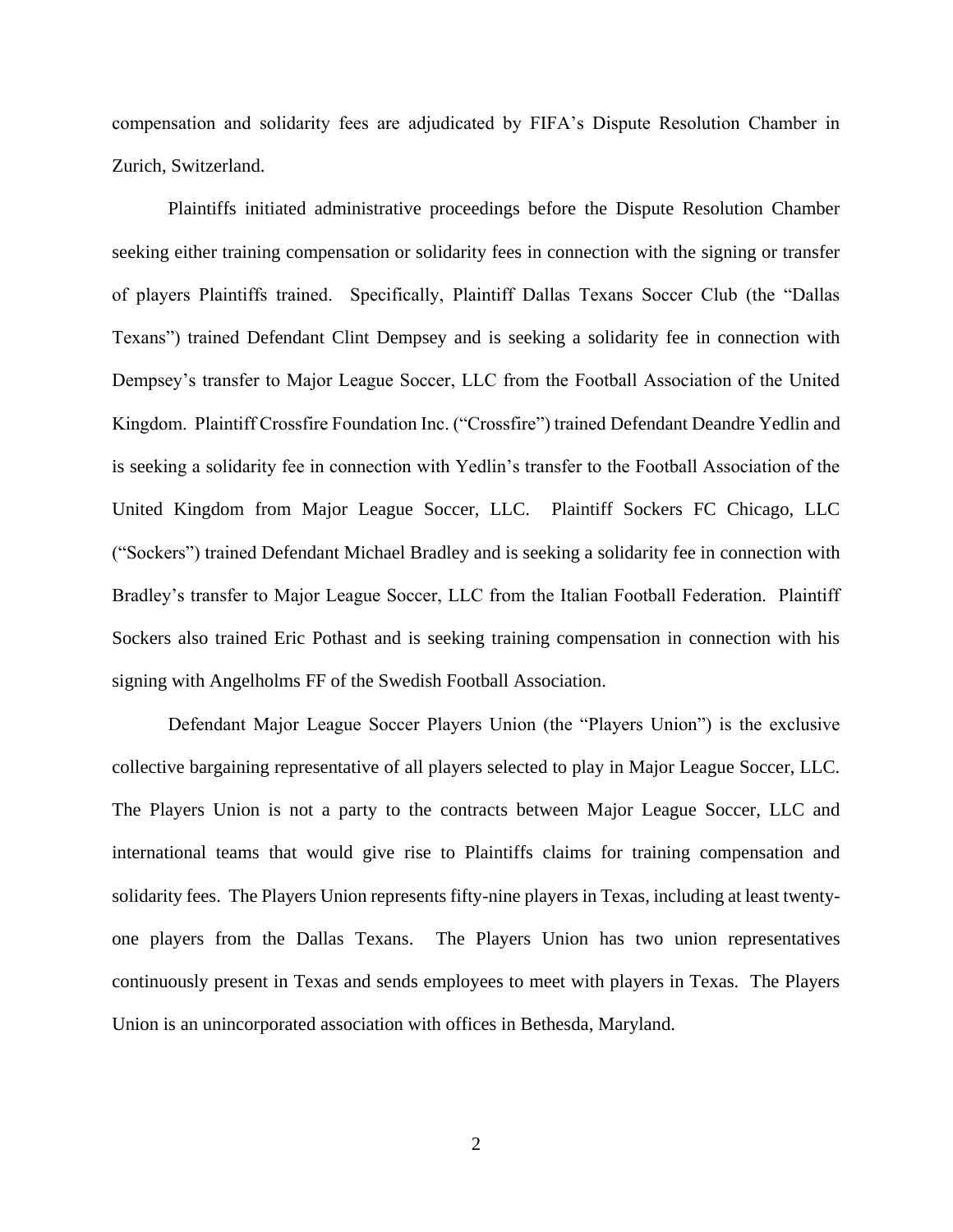On May 24, 2016, Plaintiffs, the Players Union, the U.S. Soccer Federation, and professional soccer leagues met in Chicago, Illinois, to discuss a training compensation and solidarity fee system for U.S. youth clubs. Plaintiffs allege that during this meeting, Bob Foose, the Executive Director of the Players Union, stated that any effort by Plaintiffs to enforce training compensation or solidarity fees would violate antitrust law. Plaintiffs also allege that a representative from Major League Soccer, LLC alerted U.S. youth club representatives that the Players Union threatened to file an antitrust lawsuit against Plaintiffs, the U.S. Soccer Federation, and others if the Dispute Resolution Chamber awarded Plaintiffs training compensation or solidarity contributions.

On July 1, 2016, Plaintiffs filed a Class Action Complaint for Declaratory Relief against the Players Union, Dempsey, Yedlin, Bradley, and all those similarly situated (Dkt. #1). Plaintiffs seek a declaration that any U.S. youth club's receipt of training compensation or solidarity fees does not violate antitrust laws. Plaintiffs also seek a declaration that the implementation of a system of training compensation and solidarity fees for player transactions within the U.S. does not violate antitrust laws.

On November 3, 2016, the Defendant Players filed the pending motion to dismiss for lack of personal jurisdiction (Dkt. #12). On December 1, 2016, Plaintiffs filed a response (Dkt. #24). The Defendant Players filed a reply on December 21, 2016 (Dkt. #35).

#### **LEGAL STANDARD**

Federal Rule of Civil Procedure  $12(b)(2)$  requires a court to dismiss a claim if the court does not have personal jurisdiction over the defendant. Fed. R. Civ. P. 12(b)(2). After a nonresident defendant files a motion to dismiss for lack of personal jurisdiction, the party seeking to invoke the court's jurisdiction must "present sufficient facts as to make out only a prima facie case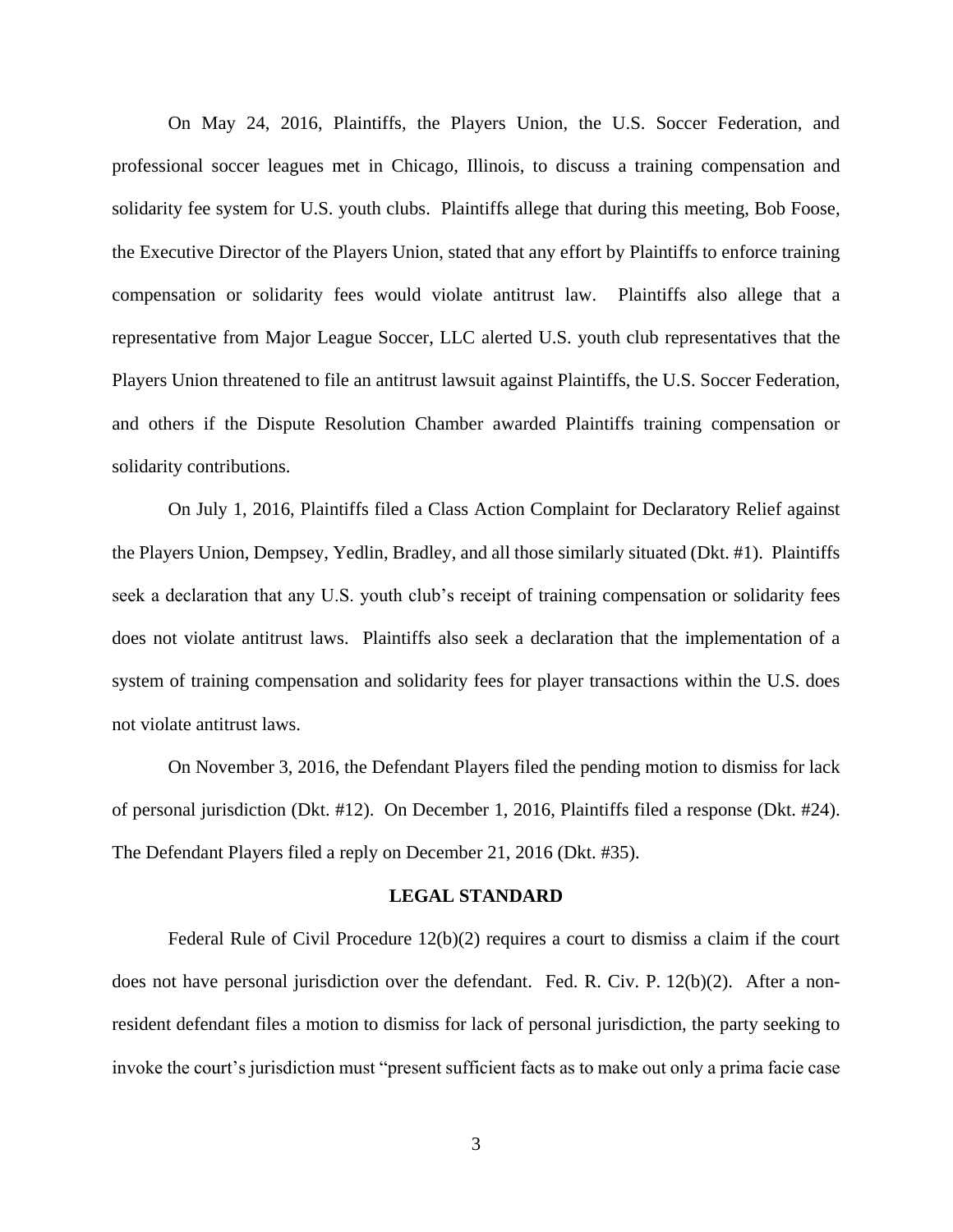supporting jurisdiction." *Alpine View Co. v. Atlas Copco AB*, 205 F.3d 208, 215 (5th Cir. 2000). When considering the motion to dismiss, the court must accept as true the plaintiff's uncontroverted allegations and resolve factual conflicts in favor of the plaintiff. *Id.* 

A federal court may exercise personal jurisdiction over a nonresident defendant if (1) the forum state's long-arm statute confers personal jurisdiction over that defendant, and (2) the exercise of personal jurisdiction comports with the due process clause of the Fourteenth Amendment. *Int'l Energy Ventures Mgmt., L.L.C. v. United Energy Grp., Ltd.*, 818 F.3d 193, 212 (5th Cir. 2016). Because the Texas long-arm statute extends as far as constitutional due process permits, a court only needs to determine whether a suit in Texas is consistent with the due process clause of the Fourteenth Amendment. *Id.* The due process clause requires that a court exercise personal jurisdiction over a nonresident defendant only if the defendant has "certain minimum contacts with [the forum state] such that the maintenance of the suit does not offend traditional notions of fair play and substantial justice." *Id.* (citing *Int'l Shoe Co. v. Washington*, 326 U.S. 310, 316 (1945)). Minimum contacts with a forum state can be satisfied by contacts that give rise to either general jurisdiction or specific jurisdiction. *Wilson v. Belin*, 20 F.3d 644, 647 (5th Cir. 1994).

#### **ANALYSIS**

#### *General Jurisdiction*

Plaintiffs do not dispute that the Court lacks general jurisdiction over Defendants Dempsey, Yedlin, and Bradley ("Defendant Players") (Dkt. #24 at p. 2). Defendant Players are not Texas residents and occasionally play soccer matches in Texas as part of their jobs with Major League Soccer, LLC. The Court will only determine whether it has specific jurisdiction over Defendant Players.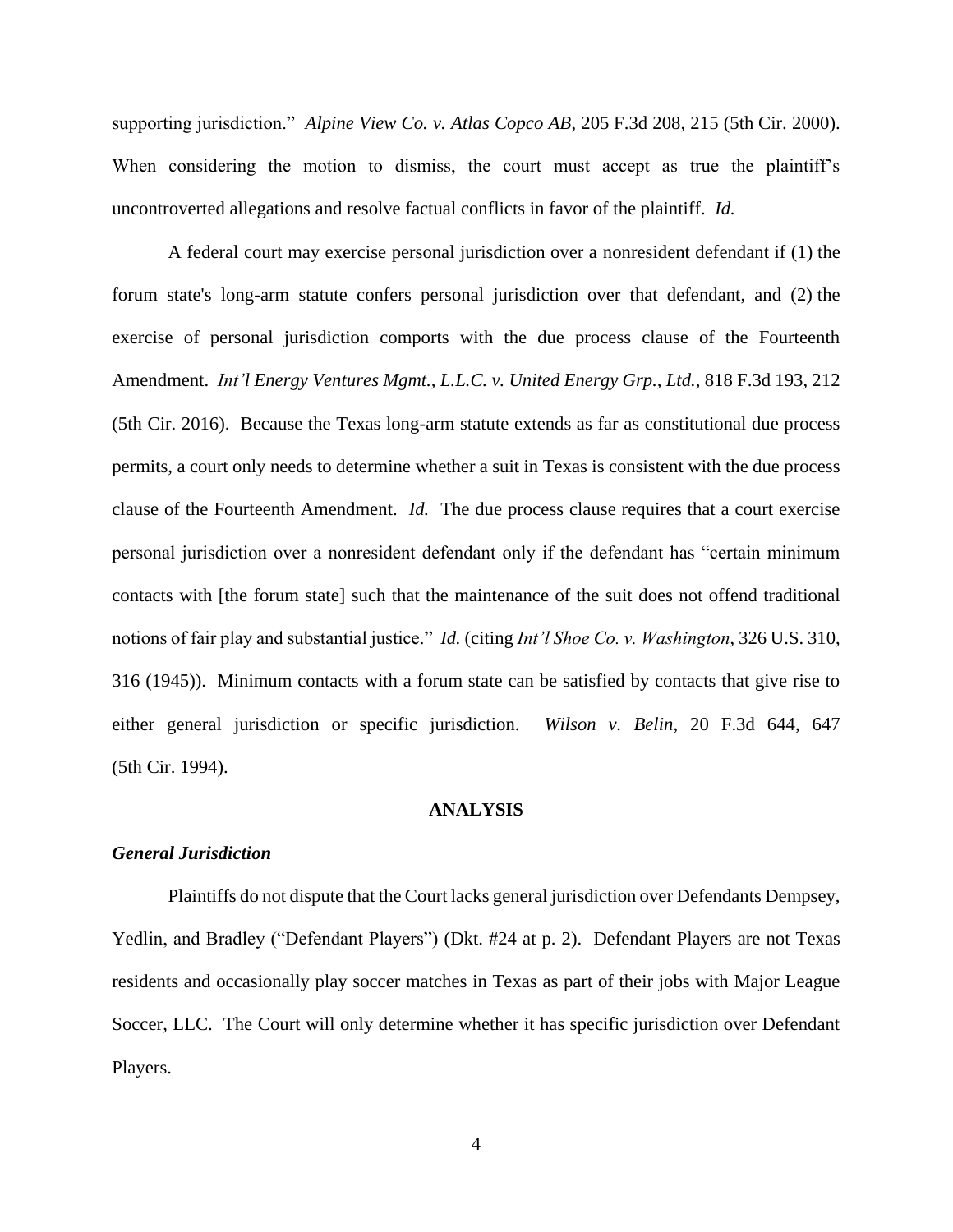### *Specific Jurisdiction*

The Defendant Players argue the Court does not have specific jurisdiction over them and move for dismissal under Rule 12(b)(2).

Specific jurisdiction exists when the plaintiff alleges a cause of action that grows out of or relates to a contact between the defendant and the forum state. *Helicopteros Nacionales de Colom., S.A. v. Hall*, 466 U.S. at 414 n.8. A single act by a defendant may establish specific jurisdiction if the act in the forum state is substantially related to the suit. *See Moncrief Oil Int'l v. OAO Gazprom*, 481 F.3d 309, 311 (5th Cir. 2007).

The Fifth Circuit follows a three-step analysis in determining whether a court has specific personal jurisdiction: "(1) whether the defendant has minimum contacts with the forum state, i.e., whether it purposely directed its activities toward the forum state or purposefully availed itself of the privileges of conducting activities there; (2) whether the plaintiff's cause of action arises out of or results from the defendant's forum-related contacts; and (3) whether the exercise of personal jurisdiction is fair and reasonable." *McFadin v. Gerber*, 587 F.3d 753, 759 (5th Cir. 2009) (quoting *Seiferth v. Helicopteros Atuneros*, *Inc.*, 472 F.3d 266, 271 (5th Cir. 2006)).

"If the plaintiff successfully satisfies the first two prongs, the burden shifts to the defendant to defeat jurisdiction by showing that its exercise would be unfair or unreasonable." *Seiferth*, 472 F.3d at 271. In this inquiry, the Court examines five factors: (1) the burden on the nonresident defendant; (2) the forum state's interests; (3) the plaintiff's interest in securing relief; (4) the interest of the interstate judicial system in the efficient administration of justice; and (5) the shared interest of the several states in furthering fundamental social policies. *Burger King v. Rudzewicz*, 471 U.S. 462, 477 (1985). "It is rare to say the assertion of jurisdiction is unfair after minimum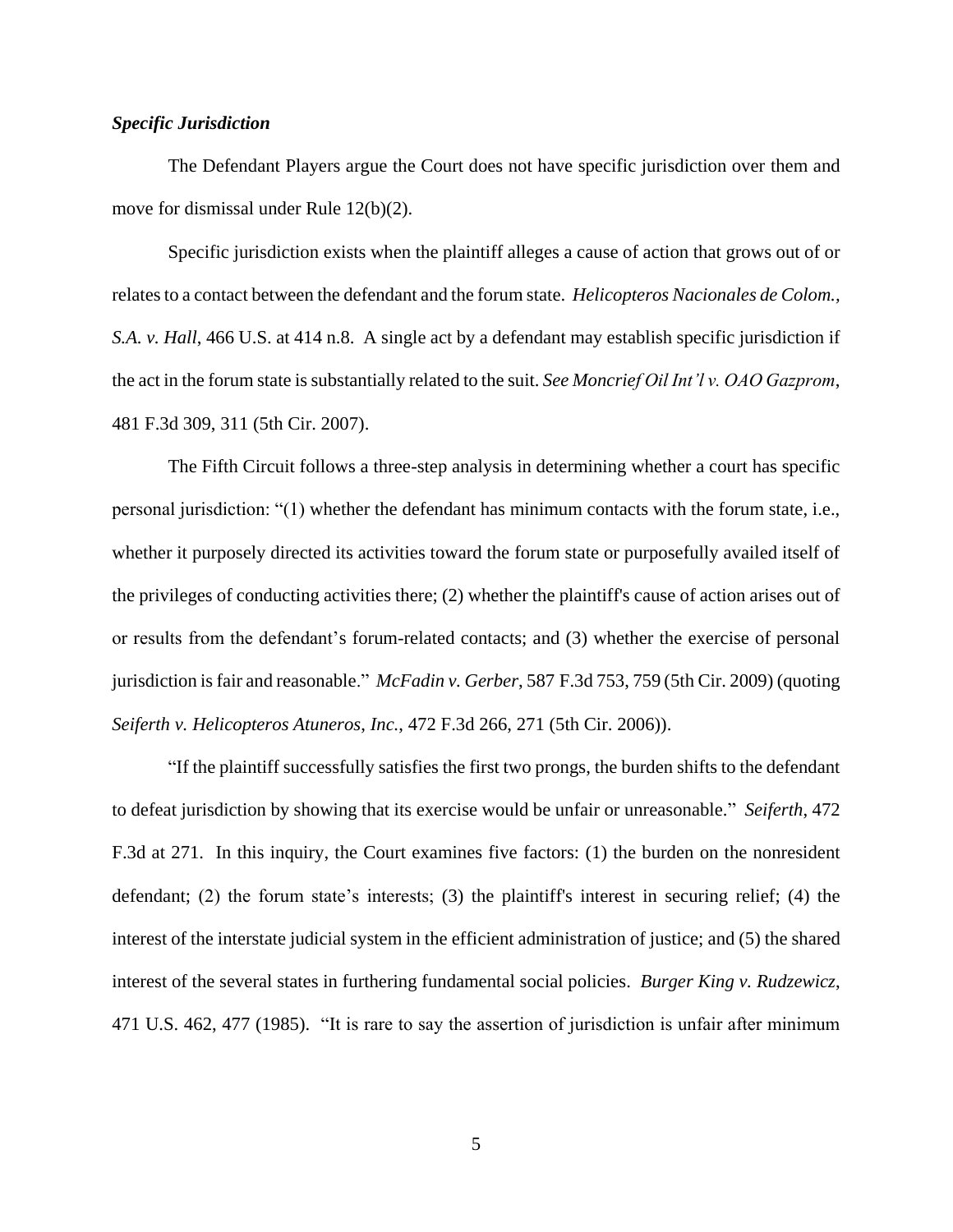contacts have been shown." *McFadin*, 587 F.3d at 760 (quoting *Wien Air Alaska, Inc. v. Brandt*, 195 F.3d 208, 215 (5th Cir. 1999)).

Plaintiffs argue that the Defendant Players purposely availed themselves of the state of Texas by allowing the Players Union to threaten antitrust litigation against Plaintiffs. Plaintiffs allege that the Players Union "on behalf of, and along with the individual Defendants" threatened to bring an antitrust suit against U.S. youth clubs (Dkt. #1 at p. 3). Plaintiffs further allege that a Major League Soccer, LLC representative stated the suit would be brought "in conjunction with the player affected by the [Dispute Resolution Chamber]" (Dkt. #1 at p. 15).

Defendant Players argue that the Court lacks specific jurisdiction over them because "the basis for plaintiffs' declaratory judgment action are alleged statements made by the Players Union's Executive Director, Bob Foose, and a representative of [Major League Soccer, LLC]." (Dkt. #12 at p. 12). Defendant Players argue these statements cannot be attributed to them because they did not give the Players Union authority to act on their behalf and the Players Union representative did not hold himself out as the Player Defendants' agent.

The Court does not need to determine whether an agency relationship existed between the Player Defendants and the Players Union. Even if the Players Union threat of litigation could be attributed to the Defendant Players, the threat of litigation does not establish specific jurisdiction over the defendant in a declaratory judgment action. *See Xtera Communs., Inc. v. TPACK A/S*, 2010 WL 4118803 (E.D. Tex. Sept. 1, 2010) (dismissing claim for declaratory relief for lack of personal jurisdiction because "demands for payment sent to Texas were the result of the unilateral action of the plaintiffs"); *Thousand Trails, Inc. v. Foxwood Hill Prop. Owners Ass'n*, 1999 WL 172322 (N.D. Tex. Mar. 22, 1999) ("the vast majority of the courts have held that the nonresident defendant's action in sending a demand letter to the plaintiff is insufficient to create personal